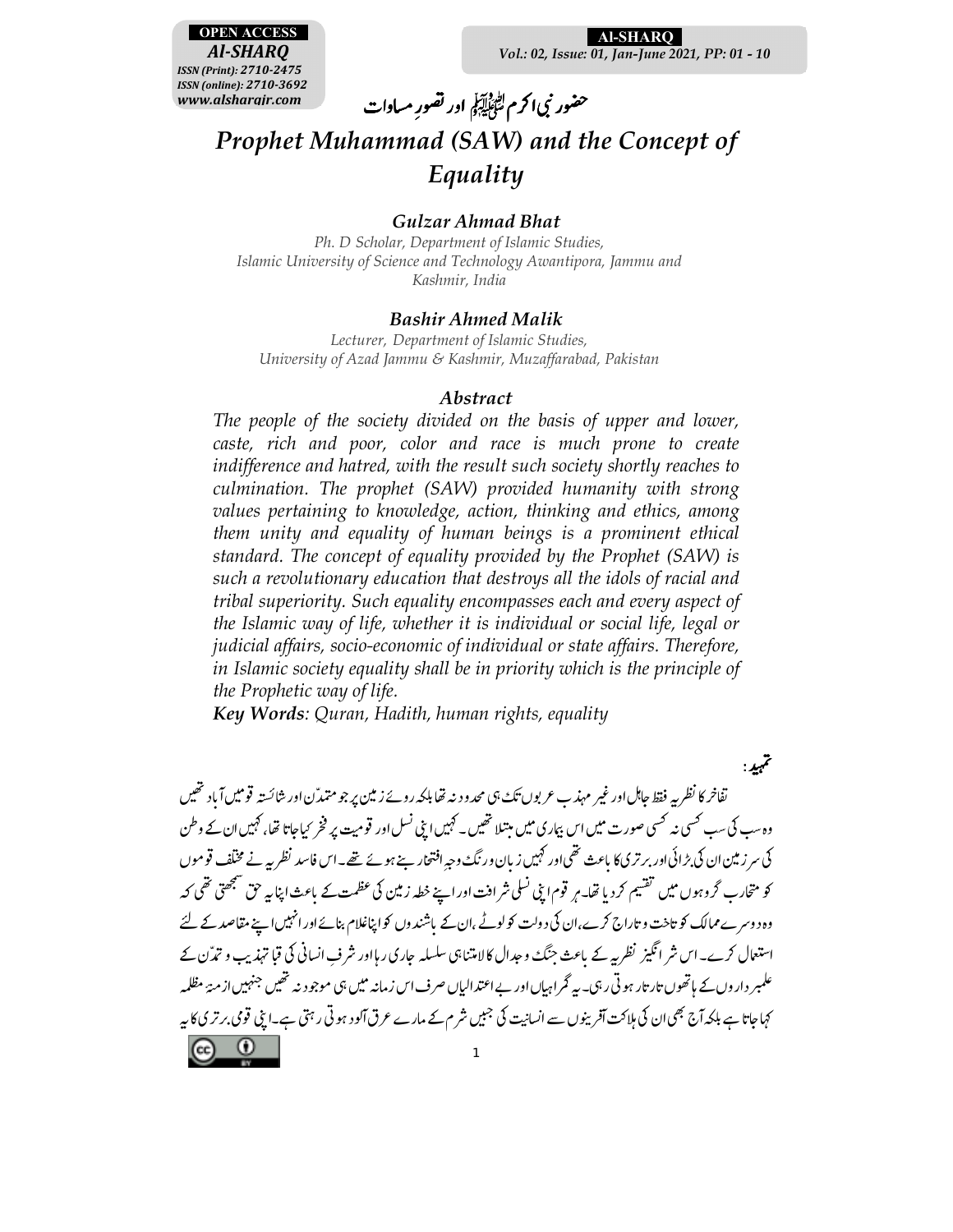غرور تھاجس نے جرمن قوم میں ہٹلر کاروپ اختیار <sub>کیل</sub>اور کروڑوں انسانوں کو موت کے گھاٹ اتار دیا۔وطنیت، قوم ،رنگ ، نسل اور زیان کے بتوں کی پُوجاآج بھی اسی زور شور سے ہورہی ہے۔ دور حدید میں انسانی اقدار و حقوق کی پامالی عروج پر ہے۔ ۔<br>سسکتی انسانیت کے بقاو تحفظ کے لئے مختلف ممالک میں مر حلیہ وار بنیاد وں پر انسانی حقوق ، بنیادی حقوق اور مساوی حقوق کے اعلا میے تیار کیے گئے کہ جن کا نقطہٗ عروج حقوق انسانی کا بین الا قوامی منشور Universal Declaration Of Human) (1948 Rights ہے جسے 10 دسمبر 1948ء کواقوامِ متحدہ میں پیش کیا گیا تھا۔ بین الاقوامی سطح پر اس کو شش کو بہت سراہاگیا اور کئی ممالک نے اس کی د فعات اپنےاسےآ سمیں (Constitutions) میں شامل کیں اور ان کے نفاذ کا وعدہ کیا ،بہت سے کمیشن قائم ہوئے کیکن عملی صورت حال کو دبچا جائے تواس میں کوئی قابل ذکراور اُمیدافنرا تید ملی نظر نہیں آتی بلکہ " مر ض بڑ ھتاگیا جوں جوں د واکی"۔ اسلام محض ایک مذہب یا طرزِ معاشر ت نہیں بلکہ یہ ایک آفاقی قانون فطرت ہے جو اپنے وجود سے لے کر آج تکٹ اور

ر ہتی د نیا تک نسل انسانی کی رہبر ی ور ہنمائی کے لئے ایک ممکل ضابطہ حیات ہے، لیکن جب عقل و شعور مسخ ہو جائے تو قانون فطرت کی مصلحتوں، باریکیوں اور حکمتوں تک رسائی نہ ہونے کی وجہ سے اعتراضات ، نقائص کا دَر آنا لاہد کی امر ہے ۔انہی عقلی لغز شوں نے اسلام یا حضور نبی اکر م لٹائیاتیوں کے پیش کر دہ تصوّر مساوات میں بھی نقص نکالنے کی کو حشش کی جس کی وجہ سے بہت سے مسلم بھی مغالطہ کا شکار ہوجاتے ہیں اور احساس کمتر کی میں مبتلا ہو جاتے ہیں۔ یہ جاننا ضرور کی ہے کہ مساوات کیا ہے ؟ اوراسلامی تصوّر مساوات سے کیامُراد ہے؟ Oxford ڈ کشنری میں ایکی تعریف یوں آئی ہے :

"The fact of being equal in rights, status, advantages, etc: racial/social/ sexual equality-equality of opportunity-the principle of equality before law."<sup>1</sup>

" میادات کے معنی کھاں ہونے اور پرابر کی کے ہیں پاکٹھوس حقوق، م اتب اور مواقع میں کھاں ہو نایہ پہ " مساوات کی چند اقسام ہیے ہیں : فطري مساوات ساچي مساوات شہر کی مساوات ساسى مىيادات معاشي مساوات قانوني مساوات میادات کا متضاد عدم میادات ہے۔اور عدم میادات دو قسم کا ہوتا ہے : ا۔فطری عدم مساوات اس کو ختم کرنا کھی کے بس کی بات نہیں ہے بلکہ فطر کی عدم مساوات کا ہو ناخود خالق کا ئنات کے اس عظیم شاہکار کے لئے باعث زیب وزینت ہے ورنہ کیا بعید تھا کہ وہ ساری د نیا کوایک رنگ میں رنگ دے لیکن ایپانہیں ہے بلکہ فرمایا گیا: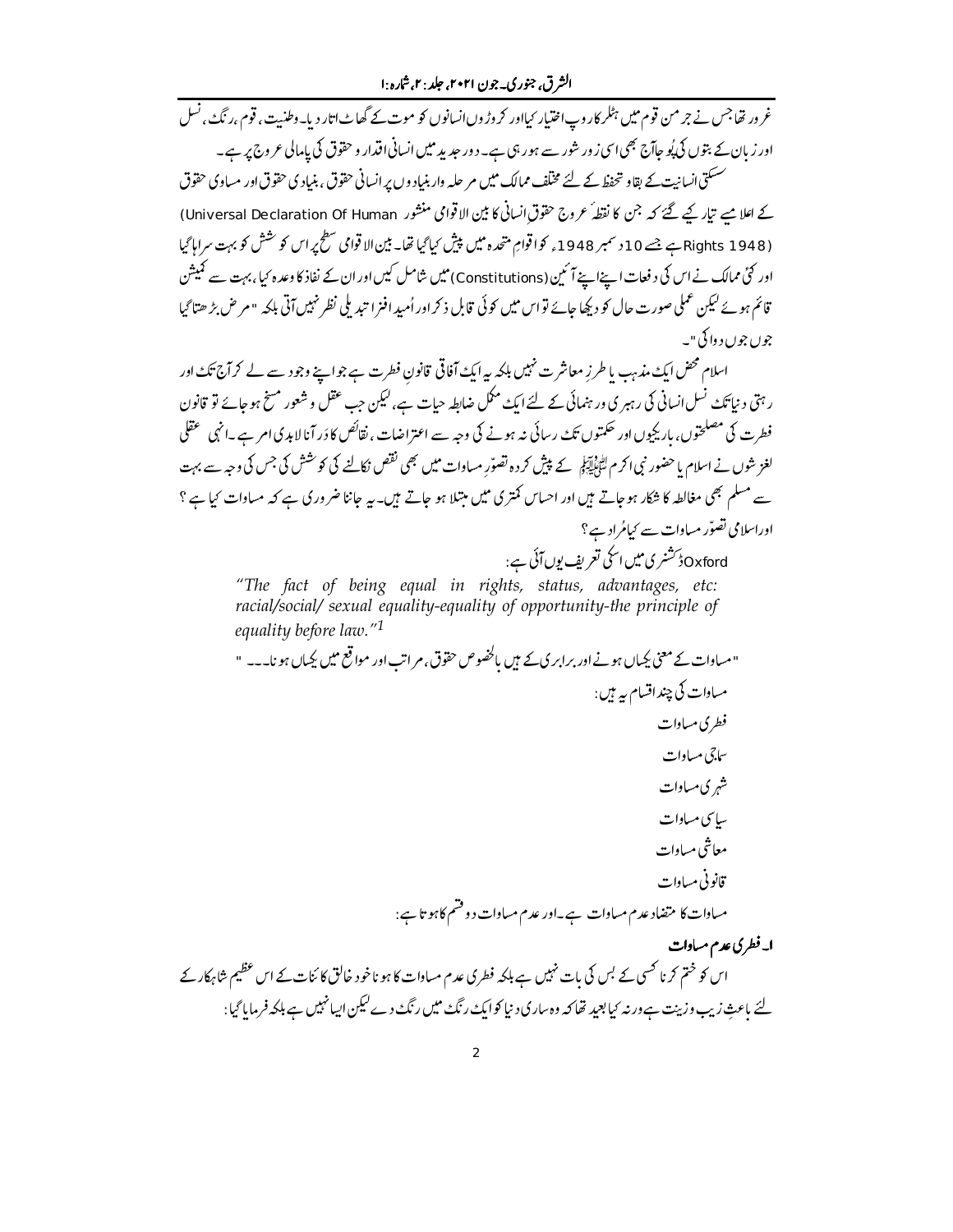"وَمَاخَلَقْنَاالسَّمَآءَوَالْأَرْضَ وَمَابَيْنَهُمَا بَاطِلًا"

"اور ہم نےآسانوں کواور زمین کواور جو د ونوں کے در میان ہےاسے بے مقصد <sup>زم</sup>ییں بنایا۔"<sup>3</sup>

۲\_ مصنوعی عدم مسادات

پہ عدم مسادات غلط ہےاس صورت میں کہ اگر پہ قانون فطرت اور منشاء خداوند کی کے خلاف ہو۔ للذااس کی اصلاح و درستی اور مطلق مساوات کا نعرہ دے کر ہر طرح کے مساوات کا دعویٰ پیش کر نا قانون فطرت کی تغلیط ہے۔

مساوات کی بہت سی تعریفیں کی گئی ہیں کیکن جہاں بھی مساوات کاذ کرآتا ہے وہاں مطلق مساوات مُراد نہیں ہو تا، کیونکہ مطلق مساوات ممکن ہی نہیں ۔فطری طور انسانوں میں مخلف اعتیارات سے نفاوت ہے۔ جیسا کہ خود لو گوں کے اندر لبھنں قوی اور لبعض کمز ور ہوتے ہیں ،لبھن ذہن جب کہ لبھٹ کند ذہن ہوتے ہیں ، کچھ پست قد تو کچھ طویل قامت، کچھ کی رنگت سفید تو یچھ ساہ فام ہیں۔للذاجب خالق ازل نے خود اپنی مخلوق میں مطلق مساوات نہیں رکھی تو ہم اس سے مطلق مساوات کیے مر اد لے سکتے ہیں؟

مساوات کے لفظی معنی برابر ی کے میں، لیکن اس کا بہ مفہوم مر گزنہیں کہ تمام افرادِ معاشر ہ کواعلٰی اور اد ٹی کاموں اور خدمات کاایک ہی معاوضہ اور صلہ دیا جائے، ہلکہ شریعت کے حکم کے مطابق لو گوں سے موقع کے حصول میں مساوات ہواور اس حوالے سے مساوات کی د واقسام قابل غور ہیں :

### ا۔ قانونی مساوات :

.<br>قانونی مساوات سے مُرادیہ ہے کہ کوئی شخص کتنا ہی مفلوک الحال اور مفلس ہو یا خوشحال سرمایہ دار<sub>ے</sub> رنگ کاکالا ہو یا گورا،عالم ہو یا جاہل قانون سے بالاتر نہیں۔اگراس سے کوئی جرم سر ز د ہو تا ہے تواس کی حیثیت اور مال و دولت کے بنا، پر کوئی رعایت نه بر تی جائے۔

۲۔معاشر تی مساوات

معاشر تی مساوات کامفہوم ہیہ ہے کہ اجتماعی زندگی میں کسی کواولیّت حاصل نہیں ہے بزرگیااور عظمت کامعیار صرف تفويٰ ہے۔

"يَا اَيُّهَا النَّاسُ اِنَّاخَلَقْنٰكُمْ مِّنْ ذَكَرٍ وَّأْنْثٰى وَجَعَلْنٰكُمْ شُعُوْبًا وَّقَبَائِلَ لِتَعَارَفُوْا اِنَّ اكْرَمَكُمْ عِنْدَ الله اَتْقْكُمْ ۚ إِنَّ اللهَ عَلِيْمٌ خَبِيْرٌ "

"اے لوگو ہم نے تم سب کوایک مر داور ایک عورت سے پیدا کیااور ہم نے تمہارے گروہ اور قبیلے بنادیئے تاکہ ایک دوسرے کو پہچان سکو۔بے شک اللہ کے نز دیکے تو تم سب میں عزّت والا وہ ہے جو سب سے زیادہ اللہ سے ڈر نے والا ہو۔ بے شک اللہ سب کچھ جانتا یاخبر ہے۔ "<sup>5</sup>

یہاں تک اس بحث کاحاصل یہ ہوا کہ انسانوں میں فطر کی تفاوت ہےاور حضور نبی اکرم ﷺ نے فطرت کے اس اصول کو بر قرار رکھتے ہوئے ہاتی سبھی انسانی تراشیدہ نفاوتوں کا ر<sub>تا</sub>نی احکامات کے تناظر میں قلع قمع کرکے حقیقی مساوات کا عملی نفاذ كرايا۔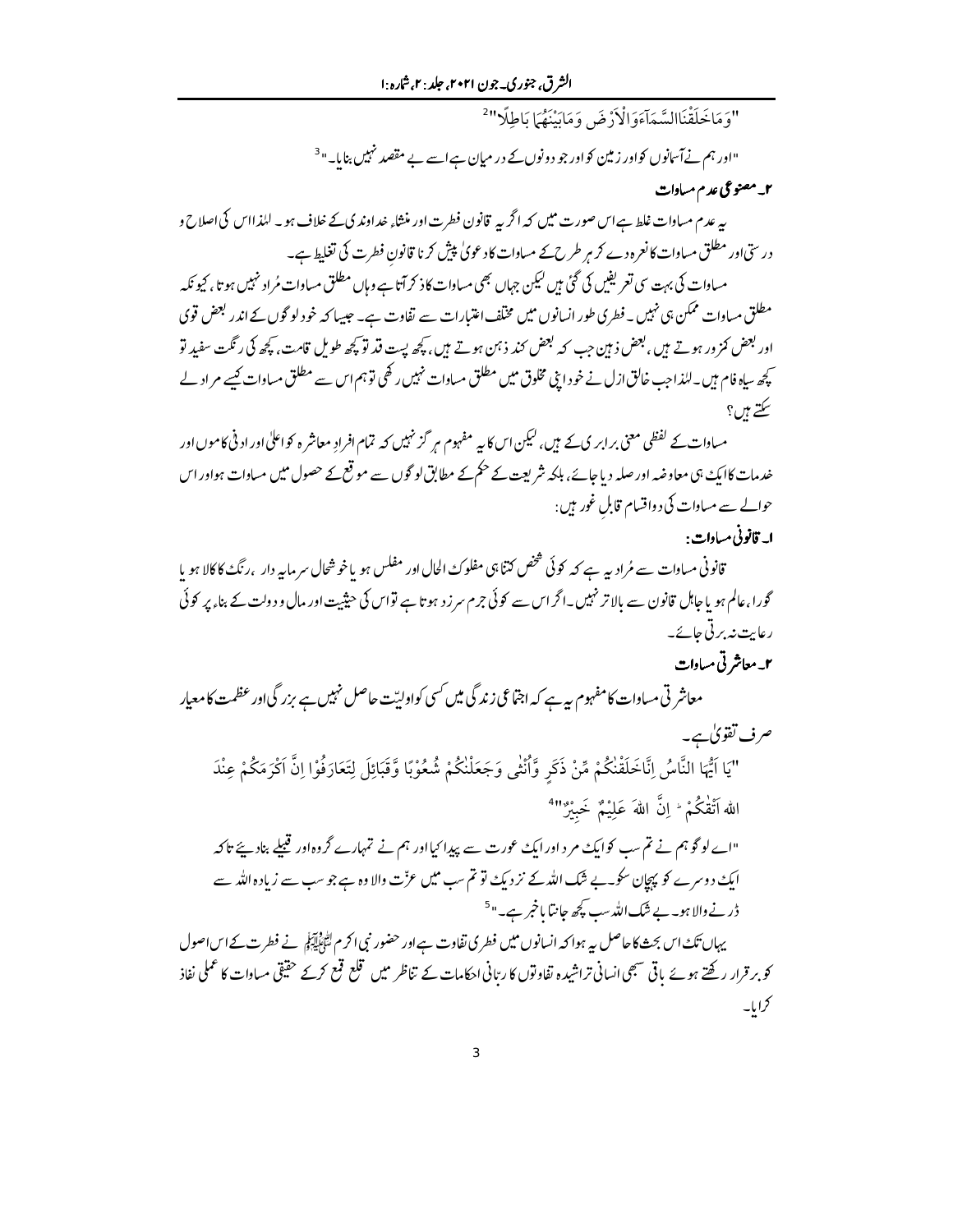ر نگء و نسل ،وطن و قوم کی تفریق مٹاکر حضور نبی اکرم اﷺ کا عملی اقدام : بیہ صرف حضور نبی اکرم لٹواتی ہو کا قائم کر دہ نظام ہی ہے کہ جس نے پیجا تفاوت و تفاخر کی تمام بنیاد وں کو منہد م کرکے رکھ د پا کہ جن پر مخلف قوموں نے اپنی اپنی برتری اور شرافت کے ایوان تغییر کر رکھے تھے ۔ حضور نبی اکرم لٹانی آئی نے انسانیت کے سامنے اس وقت مساوات کا درس دیا جب قریش نسبی تفاخر میں اس قدر ڈوپے ہوئے تھے کہ اپنے سواتمام انسانوں کو پیچ سمجھتے تھے ان کی نظروں میں غدا کی باد شاہت فقط ان ہی کے لئے تھی۔ وہ اپنے آبائی مذہب پر فخر کرتے اور اپنی نسلی نجابت پر إتراتے تھے ،مگر ہادی عالم لٹائیاتی نے بہت ہی کم عرصے میں تعلیمات قرآنی کے موَثر ذریعہ سے اس بات کا قلع قمع فرما کر ایک ایسی عالمگیر برادر ی قائم کی جس کااصل الاصول مساوات تھااور جس کی تاسیس مواخات ، محبت ،عفواور کرم پر تھی،اس برادر یکاطر ۂامتیاز بپر تھا کہ سب ایک دوسرے کو عزّت کی نظر سے دیکھتے تھے ، بیہ وہ برادر کی تھی جس میں ایک سیاہ فام حبثی اپنے تقویٰ کی بنیاد پر ایک قریثی شہْرادہ سے زیادہ معرِّز ہو گیا۔اس مساوات نے ایپاماحول پیدا کر دیا کہ آقااور غلام قانون کی نظر میں کیماں ہو گئے۔خطبہ حجۃ الوداع جسے تاریخ انسانیت میں حقوق انسانی کاپہلا اور باضابطہ جارٹر ہونے کا درجہ حاصل ہے کے موقع پر صحابہ کرامؓ کے عظیم اجتّماع سے نبی اکرم صلی اللہ علیہ وسلم نے ارشاد فرمایا :

"ألا لا فضل لعربي على عجمي ولا لعجمي على عربي ولا لأحمر على أسود ولا لأسود على أحمر إلا بالتقويٰ"

" بیٹک ! کسی عربی کو عجمی پر اور کسی عجمی کو عربی پر، اور کسی سرخ کو ساہ پر اور ساہ کو سرخ پر سوائے تفویٰ کے فضيلت حاصل نہيں۔"

حضور اکرم لٹائاتی ہے ۔ نے رنگ و نسل ، وطن و قوم کی تفریق کا خاتمہ کرکے مساوات کے ایسے انقلابی تصوّر کا عملی نفاذ فرمایا کہ ایک حبشی غلام کو موّذن مقرر فرمایااور ایک غلام زادہ حضرت زیڈ کی شادی ابنی پھو پھی زاد حضرت زینب بنت جحمّ ؓ سے کی۔<sup>7</sup> غلام وآقامے رشتہ کے متوازن اصول کی فراہمی :

پورپ آج اس بات پر اِتراتا ہے کہ اس نے غلامی کاسدٌ باب کیا،اس کی روک تھام کے لیے قانون وضع کئے مگر جو امتیاز ی سلوکٹ انکے ہاں رائج ہے وہ صاف صاف بتاتا ہے کہ اس آزاد کی کا دوسرا نام غلامی ہےاور وہ قدیم زمانہ کی غلامی سے بھی بدتر ہے۔ پہلے صرف جسم غلام ہوتے تھے اب روح اور د ماغ کوغلام بنایا جاتا ہے۔ایکے بر عکس ہادی عالم لٹائی لیکنچ کا سلوک غلاموں کے ساتھ کیاتھاآہئےاس کے لیے خطبہ حجۃالوداع سے ہی استشاد کرتے ہیں۔فرمایا:

"اے مسلمانو ! تمہارےغلام تمہارے بھائی ہیں۔ان سے اتناہی کام لو جتناآسانی سے وہ کرسکیںان کے ساتھ ایپاہی سلوکٹ کرو جیسا کہ تم اپنے دوستوںاور عزیز وں سے روار گھتے ہو ، جوابنے لئے ناپسند کرتے ہو وہ ان کے لئے بھی نايسند کرو، جوخود کھاؤوہان کو بھی کھلاؤ, جوخود پہنو وہ انہیں بھی بہناؤ۔"<sup>8</sup> کیا کسی مذہب یا تہذہب کا علمبر دار اور کوئی مقنن غلاموں کے متعلق اس قتم کے خیالات کااظہار آج تکۓ کر بیکا ہے ؟ مرِ گزنہیں۔اس کا جارہ اور علاج صرف محمہ عربی لتّٰہُ لِیٓآئِی کے عطا کر دہ نظام میں ہے۔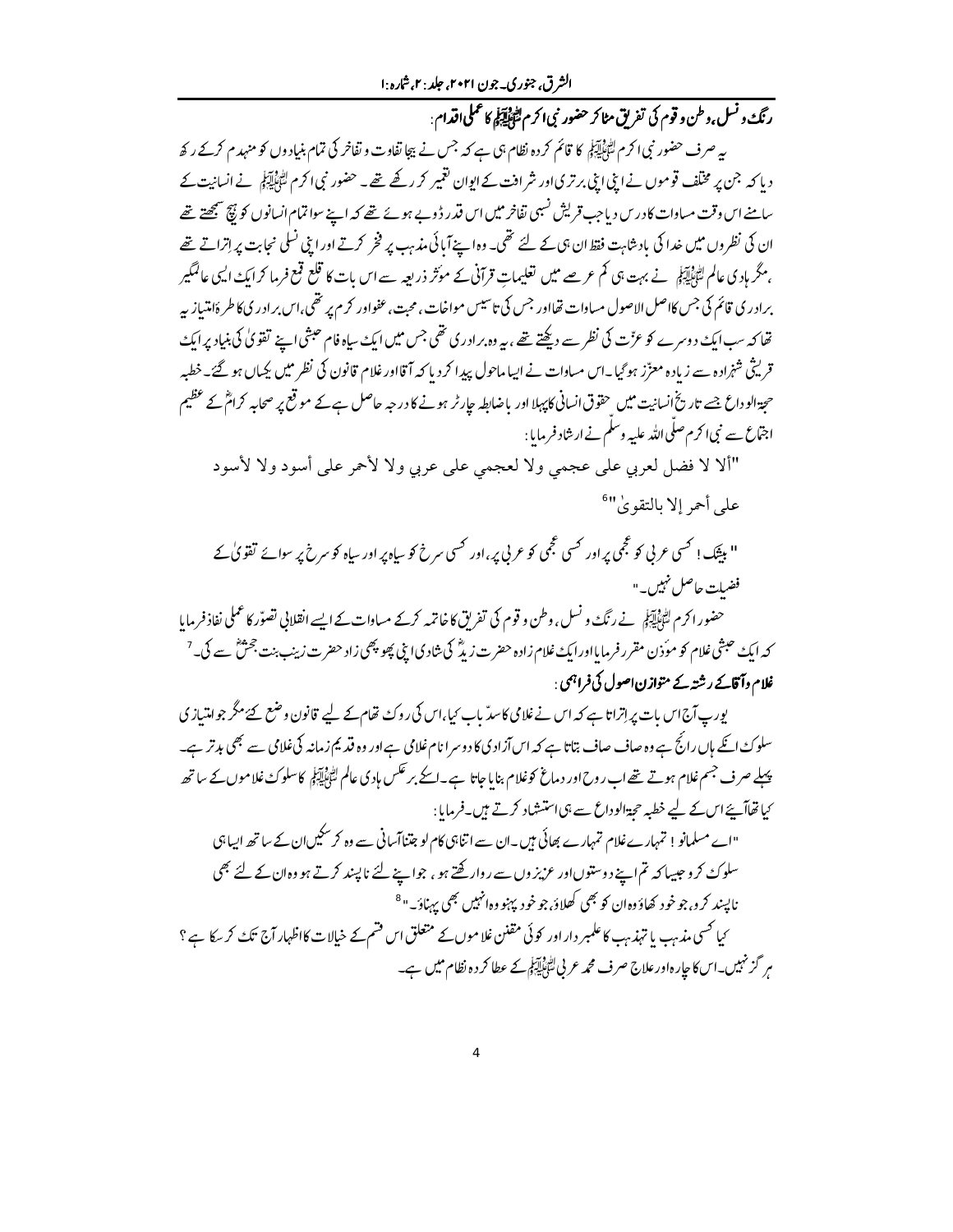## قانونی مساوات کے عملی نمونے ·

حضور نبي اکرم لِتَأْلِيَةٍ لِمَ عطا کرده حق مساوات صرف عمومي با ساجي و معاشر تي نوعيت بي کانهبيں بلکه قانوني اور رياستي سطح کا بھی حامل ہے۔اسلامی ریاست کے تمام شہری بکیاں حیثیت کے حامل ہیں۔اسلام کے عطا کردہ قوانین کے نفاذ کے باب میں شہر یوں نے کسی بھی نوعیت کامتساز ر وانہیں رکھا۔حضور اکر م ﷺ کاسوۂ حسنہ اس نوعیت کے بے شار نظائر کاحامل ہے۔ ام المومنین حضرت عائشؓ سے روایت ہے کہ قریش کواس عورت کی خاندانی شرافت کا خیال آیا کہ جس نے فتح کمہ کے موقع پر چوری کی تھی۔انہوں نے کہا کہ کون رسول اللہ لِتُہَلَّاتِہِ سے اس کی سفارش کرے گا؟انہوں نے کہا کہ صرف اسامہ بن زید ہی ہیں جو حضور لٹاؤلڈ کیلئے کے لاڈلے ہیں۔اس عورت کو حضور لٹاؤلڈ کیلئے کے سامنے پیش کیا گیا تواسامہ بن زید نے اس کے حق میں سفارش کی توآپ ﷺ کے چہرہ انور کارنگ متغیر ہو گیااور فرمایا کیا تم اللہ تعالیٰ کی قائم کردہ حدوں میں سے ایک حد میں سفارش کر رہے ہو۔ پس حضرت اسامہ عرض کرنے لگے پارسول اللہ لٹا پاپنے پچھے معاف فرماد یجئے جب عشاء کاوقت ہواتو حضور الڈونیور<br>سُوَکِیلِیکِی کھڑے ہوئے اور خطبہ دیااللہ تعالیٰ کی اس کے لائق تعریف کی پھر فرمایا: بیٹک تم سے پہلی قومیں اس لئے ہلاک ہو ئیں کہ جب کجھی کسی امیر نے چوری کی توانہوں نے اسے چھوڑ دیااور جب کجھی کسی کمز ور نے چوری کی تواس پر حد قائم کردیتے اور میں وہ ہوں قتم ہےاس ذات کی جس کے قبضہ قدرت میں میر ی جان ہے۔اگر فاطمہ بنت محمہ بھی چوری کرتی تومیں ضروراس کے ہاتھ کا ٹنا پھر آپ لٹنڈاییج نے حکم دیااوراس عورت کا ہاتھ کاٹ دیا گیا۔<sup>9</sup> مسادات انسانی کاعملی پیغام :

ہجرت کے دوسرے سال ۱۲ر مضان المبار کۓ بر وز ہفتہ حضور اکر م لٹائیاتیکی اپنے تین سو تیرہ ( ۳۱۳) صحابہ کرام کے ہمراہ مدینہ منورہ سے میدان بدر کی طرف کوچ کررہے ہیں،امن عالم اور تحفظ انسانیت کے لئے کوچ کئے ہوئے اس قافلہ کے ساتھ صرف ایک گھوڑااوراسؓی (۸۰) اونٹ تھے۔اس صور تحال کومدؓ نظر رکھ کر حضور نبی اکرم لٹا پایہ ہے نے میر تین صحابہ کے لئے ایک اونٹ مقرر فرمایا جس پر حضور صلی اللہ علیہ وآلہ واصحابہ سلم نے انہیں باری باری سوار ہونے کا حکم فرمایاحتّٰی کہ حضور اکرم صلی اللہ علیہ وآلہ واصحابہ سلم نے ابنی سواری مبارکُ کو بھی اپنے لئے خاص نہیں فرمایا۔ ہلکہ آپ صلّی اللہ علیہ وسلم نے بھی ابنی سواری میں سید ناعلیٰؓ اور مر ثد بن ابی مر ثدؓ کو شریک کرلیا ہے۔ کیونکہ اس نورانی قافلہ کی روائگی کا مقصد ہی یہی تفاکہ پاطل کی ہٹ دھری ، گراہی و حق تلفی ختم کی جائے اور عدل وانصاف اور مساواتِ انسانی کا پیغام عام کیا جائے ۔ مدینہ طیّبہ سے جب قدسیوں کا یہ کشکر نکلتا ہے تو حضور لٹاَ ایکیِّلِی اونٹنی پر سوار ہیں۔مقررہ مسافت طے کرنے کے بعدآپؓ اُتر جاتے ہیںاورا سے ساتھیوں کو حکم دیتے ہیں کہ ان میں سے ایک سوار ہو جائے۔وہ عرض کرتے ہیں کہ ان کی بار کی پر بھی آپؐ ہی سوار ر ہیں اس سے انھیں روحانی مسرّت ہو گی ۔ حضور ا<u>شی ایکو</u> جانتے ہیں کہ یہ پیشکش صدقِ دل سے کی جارہی ہے لیکن آپ صلّی اللہ علیہ وسلم ان کی مخلصانہ پبیشکش کو قبول نہیں فرماتے ہلکہ انھیں یوں جواب دیتے ہیں :

"مَا أَنْتُمَا بِأَقْوِيٰ مِنِّيْ وَلَا أَنَا أَغْنِيْ عَنْكُمَا مِنَ الْأَجْرِ"<sup>10</sup>

" کہ نہ تم مجھ سے زیادہ طاقت ور ہواور نہ ہیہ بات ہے کہ شمھیں مجھ سے زیادہاجر و ثواب کی ضرورت ہے۔" حپشم فلک نے بھی <sub>البت</sub>ا منظر نہ دیکھا ہوگا کہ لشکر کاسیہ سالار،اُمیّت کاسر داراور محامد <sup>س</sup>ن کامحبوب قائد ،اونٹنی کی <sup>تک</sup>یل ہاتھ میں لیے پیدل چل رہا ہےاور ایک ساہی اونٹنی پر سوار ہے۔اسطرح حضور لٹائِلِآئِی نے ساری د نیا کو عملی طور مساوات انسانی کاایک عظیم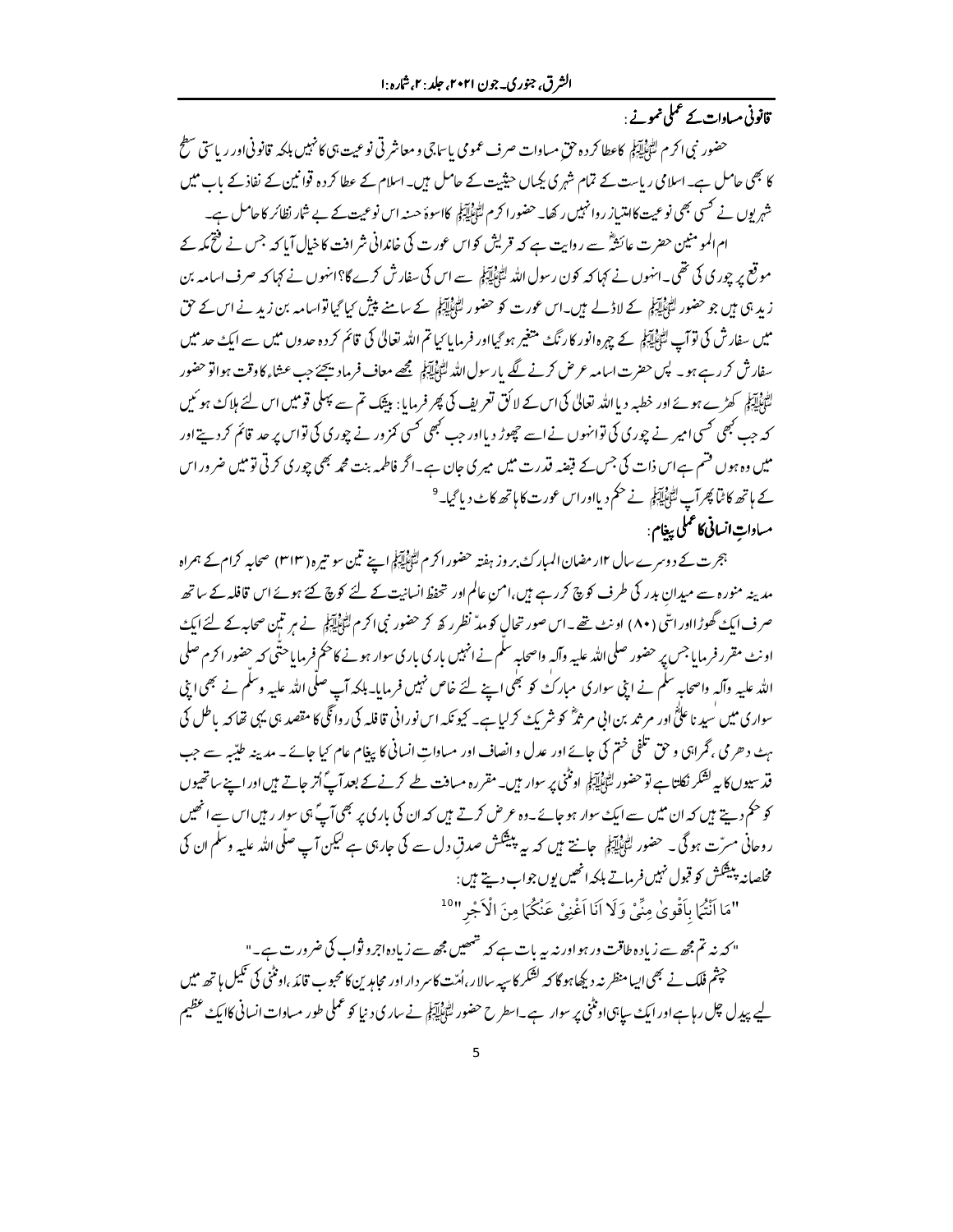درس دیا۔

سجد نبوی کی تغمیر کا وقت آتا ہے۔صحابہ کرامؓ اس کی بنیاد س کھود رہے ہیں۔ پتجر اور گارااُٹھااُٹھا کر لار ہے ہیں۔ حضور الدون ہے۔<br>سُوَّبِاٰیٓآبِلِی اپنی حاِدر مبار کُ اُتار کر رکھ دیتے اور اینٹیں اٹھااٹھا کر لاتے ، غلام بھی اپنے اپنے کا اپنے میں اینٹیں اور گارا ڈھونے گے ،ان کے لبوں پر یہ شعر مچل اٹھتا:

> لذاك منا العمل المضل "11 "لئن قعدنا والنّبي يعمل

جنگ احزاب کا ذکر ہے کہ جب عرب کے سارے مشرک قیائل نے ۴۴ہزار کی بڑی فوج لے کر نہتے مسلمانوں سے لڑنے کے لیے مدینہ منورہ پر دھادا بول دیا۔اسلام کے اس مرکز کے دفاع کے لئے خندق کھودنے کا منصوبہ طے ہوا۔صحابہ کرام رضی اللہ عنہم کی طرح حضور اتّٰہ البیّٰہِ ہاتھ میں کدال لیے خود بھی خندق کھودنے میں مصروف میں۔چہرہ اقد س پر مٹی گر رہی ہے،اس روح پر ور منظر کو دیکھ کر مجاہدین اسلام پر کیف و مستی کاعالم طار کی ہو جاتا ہےاور وہ بے ساختہ بیہ کہہ رہے ہیں : على جهاد ما يقينا ايدًا"<sup>12</sup> "نحن الذين بايعوا محمدًا

صحابہ کرام بار بار عرض کرتے ہیں کہ حضور لٹائاتی کی تکلیف نہ فرمائیں مگر اس کام میں آپؐ اسی انہاک<sup>ی</sup> سے مشغول ر ہے۔ مٹی کھودی جارہی تھی رجزیڑھے جار ہے تھے حضور نبی اکرم لٹا پایہ کچھ ہٹی کی ٹو کر ماں کجر کجر کراٹھاتے ہیں اور دوسروں کے ساتھ رجز خوانی کررہے ہیں۔

<sup>ی</sup>یا مساوات کی ایسی شاندار مثال تاریخ انسانیت میں مل سکتی ہے اور <sub>کیا ہ</sub> وہ مساوات نہیں جس پر عمل کرنے سے انسانی د گھوں کا خاتمہ ہوسکتا ہے ،دنیا کااضطراب مٹ سکتا ہے اور سارا جہان امن ، سکھ اور طمانیت قلب حاصل کرسکتا ہے۔اللہ اکبر ! مساوات کے حوالے سے کیا پژ مر دہ قلوب میں روح حیات دوڑانے کے لئے یہی ایک واقعہ کافی نہیں ؟

نبی اکرم سین ہے۔<br>نبی اکرم سینی ایکھ کسی سفر سے واپس تشریف لار ہے تھے، راستہ میں پڑاؤ ہوا۔مخلف حضرات کو مخلف ذ مہ داریاں سونپ دی گئیں۔ کوئی خیبے نصب کررہا ہے ، کوئی سواری کے جانوروں کے جارہ کا انتظام کررہا ہے۔ کوئی پانی ٹجر کر لارہا ہے، کوئی آٹا گوندھ رہاہے۔سب اپنے اپنے کام میں لگے ہوئے ہیں حضور نبی اکرم لٹاہلیہ آؤ جنکے سے وہاں سے اٹھ کر کہیں چلے جاتے ہیں۔ صحابہ کرام رضی اللہ عنہم کچھ دیر بعد حضور لٹائاتی کو اپنے در میان نہ یا کر بے چین ہو گئے، یہاں تک کہ صحابہ کرام رضي الله عنہم کو دور سے ایک نورانی پیکر نظر آتا ہے اور جب قریب ہوتے ہیں تو یہ دبکھ کر حیران و سششدرہ رہ جاتے ہیں کہ ان کے آقا و مر شدگر جنگل سے لکڑیاں چن کران کا گٹھا بناکرا ہے سریر اُٹھا کر لار ہے ہیں، صحابہ کرام رضی اللہ عنہم عرض کرتے ہیں : بار سول اللہ! لِتُعَيْلِيَهِمْ آپ نے ہیرزحمت کیوں گوارا کی ہم غلام اس خدمت کے لیے کافی نہ تھے۔ حضور لِتُبَيّلِيَهِمْ بڑی ساد گی سے فرماتے ہیں : " سے نتیج ہے مگر میں سے پسند نہیں کرتا کہ تم میں اپنے آپ کو ممتاز کروں۔خدااس بندہ کو پسند نہیں کرتا جو اپنے

ہمراہیوں سے ممتاز بنتاہے۔"<sup>13</sup>

آخری ایام میں جب آپ لٹائالیہوں نے رومیوں کی روک تھام کے لئے فوج روانہ کرنے کااراد ہ کیاتواکابر صحابہ رضی الله عنہم کی موجود گی میں حضرت اسامہ بن زید رضی اللہ عنہ کوامیر عساکر مقرر فرمایا ،حضرت اسامہ رضی اللہ عنہ آپ لﷺ کے غلام زید بن جار ثہ رضی اللہ عنہ کے صاحبزادے تھے،اس وقت سینکڑوں قرینی اور ہاشمی مدینہ منورہ میں موجود تھے،آگ ان میں سے <sup>کس</sup>ی کو منتخب فرماسکتے تھے مگر مساوات کی عملی تعلیم دینے اور نسبی فخر مٹانے کے لئےآپ لٹا<u>ئیاتی</u>کی نے حضرت اسامہ رضی اللہ عنہ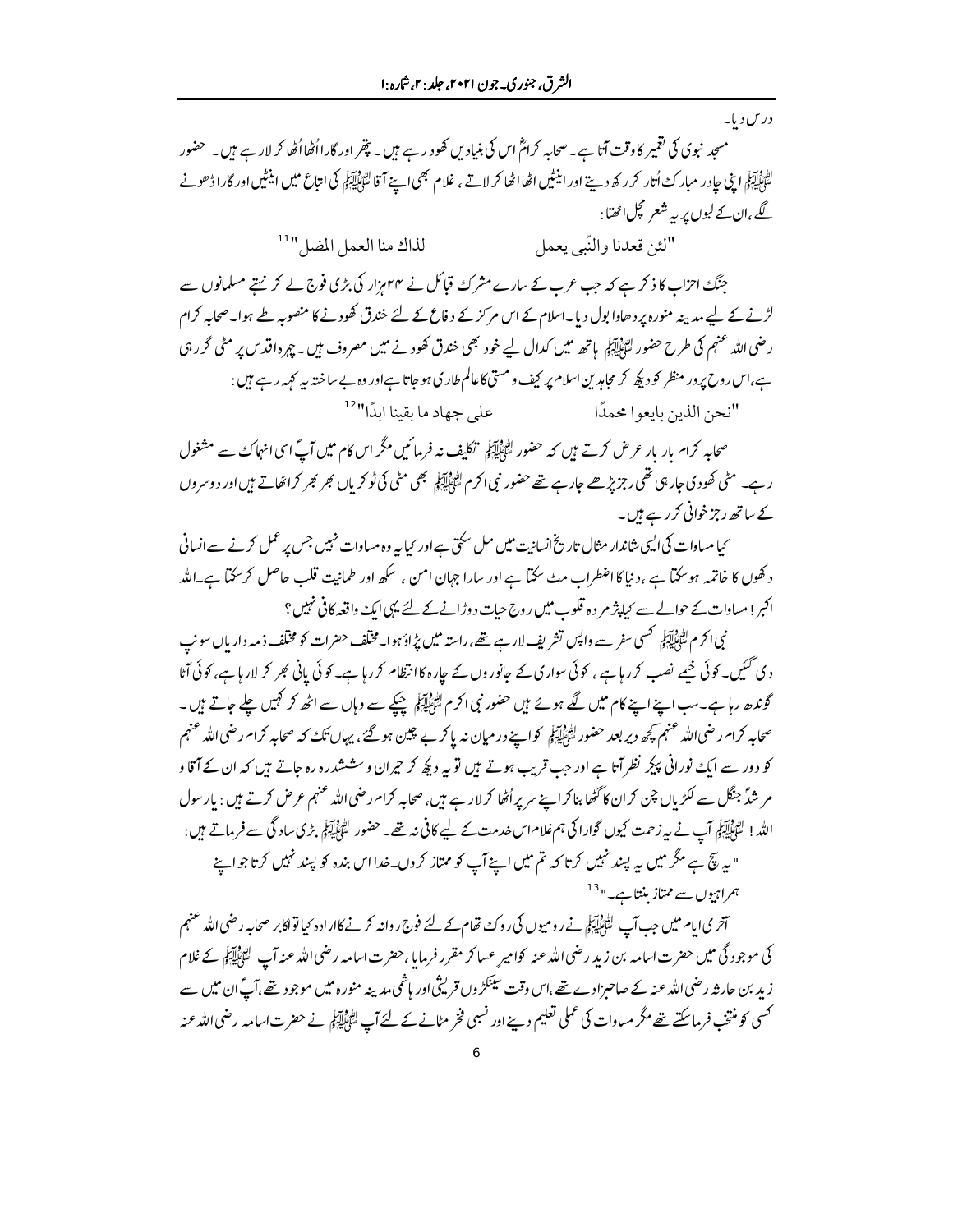کو نامز د فرمایا۔جس نے پیر ثابت کردیا کہ آپ لٹائِلِیٓلِہٖ در حقیقت پیغمبر مسادات ہیںاور اس د نیامیں رنگ و نسل کے بت توڑنے آئے ہیں۔ مساوات ِانسانی کے حوالے سے سیر ت نبو کی لٹی ایکنی ایک اہم اور نما ہاں ترین د ستاویز خطبہ رفتح مکہ بھی ہے۔ حضور نبی ا کرم لٹائلیکنی نے اس تاریخی خطبہ میں ارشاد فرماتے ہوئے انسانی مساوات اور و قارکے منافی قوانین اور طبقاتی و نسلى امتسازات کے خاتمە كاعلان بوں فرمایا : "اے جماعت قریش! بے شک اللہ نے تمہاری حاملانہ نخوت اور آباء واحداد پر فخر کرنے کا غرور آج مٹادیا تمام انسان آدم کی اولاد ہیں اور آدم مٹی سے بنائے گئے۔" <sup>14</sup> پھر مساوات اور عدالت کے اقدار عالیہ کے عملی ثبوت کے تحت آپ لٹائِلِیٓلِہٖۡ نے اپنےانقال سے قبل پہ اعلان عام کرایا: "ألا من كنت جلدت له ظهرًا فهٰذا ظهري فليستقد، ومن كنت شتمت عرضًا فهٰذا عرضي فلستقد" " س لو! میں نے اگر کسی کی پیٹھ پر کوئی چیڑی باضرب لگائی ہے تو میر کی پیٹھ حاضر ہے وہ جھ سے بدلہ لے لے ، اور جس کو میں نے عزت وآبر وکے بارے میں کوئی نازیبا بات کہی ہے تو وہ بھی مجھ سے بدلہ لے لے۔" <sup>15</sup> حضور نبی اکرم لٹی ایکم نے مساوات انسانی کے جس عملی نمونہ کو پیش کیا ہے جھوٹی شرف و فضل کے دعو پداروں کے لئے ضرب کاری تھی اسی لیے تواقبالؒ نے جاویدِ نامہ میں " نوحہ روح ابو جہل در حرم کعبہ " کے عنوان سے واشگاف الفاظ میں بیان کیا از قریش ومنکر از فضل عرب! "مذبب او قاطع ملک و نسب بإغلام خوليش بريك خوال نشست! در نگاہاویجے بالاویست با كلفتان حبش درساخته قدراحرار عرب نشناخته آبروۓ دود مانی ریختند!!" <sup>16</sup> احمران بااسودان آميتحتند "ان (حضرت محمه لتَّخْلِيَّة کِمْ) کالا یا ہوادین وطنیت اور قومیت کی جڑیں کاٹ دیتا ہے ،ذراد کچھو توخود قریش سے ہیں مگر اہل عرب کی فضیلت اور برتری کے منکر ہیں۔ان کی نظر میں بلند اور پست یااعلیٰ واد ٹی برابر ہیں ،انہوں نے اپنے غلام کے ساتھ ایک ہی دستر خوان پر کھانا کھایا۔انہوں نے عرب کے شر فاء اور آزاد لو گوں کی قدر نہیں ،آپؐ نے حبشہ کے موٹے موٹے غلاموں کے ساتھ ملکر ایک ہو گئے ہیں۔ گوروں کو کالوں کے ساتھ ملا دیا ہے اور یوں خاندانی عزّت وآبر و کو خاکء میں ملادیا ہے۔" یہی وجہ ہے کہ مخالفین کو بھی بیراعتراف کرنا پڑا کہ آنحضور صلّی اللّٰہ علیہ وسلّم نے ذات بات، رنگ و نسل کی بے بنیاد وں امتیازات کے بتوں کواپنی پاکیزہ تعلیمات اور عملی اقدامات سے پاش پاش کر دیئے۔حضور اکرم صلی اللہ علیہ وسلم کے اسی قائم کر دہ نظام مساوات انسانی کو دیکھ کر پور پی موّرخ Philip K. Hittiپوں تبصرہ کرتے ہوئے لکھتاہے : Down through the ages this institution has continued to serve as the major unifying influence in Islam and the most effective common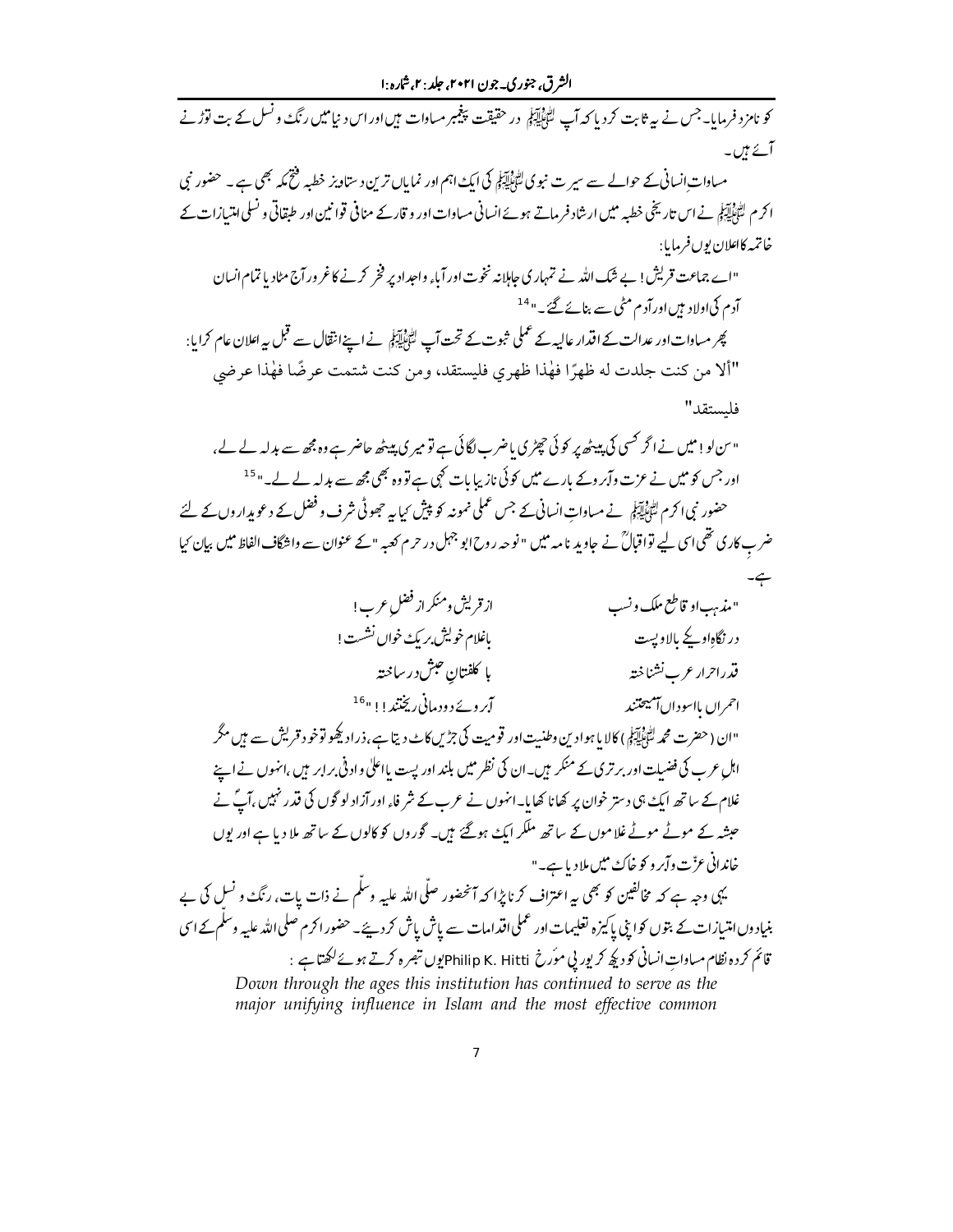### الشرق، جنوري-جون ۲۰۲۱، جلد : ۲،شاره :ا

bond among the diverse believers. It rendered almost every capable Moslem perforce a traveller for once in his life time. The socializing influence of such a gathering of the brotherhood of believers from the four quarters of the earth is hard to over-estimate. It afforded opportunity for Negroes, Berbers, Chinese, Persians, Syrians, Turks, Arabs, Rich and poor, high and low to fraternize and meet together on the common ground of faith. Of all world religious Islam seems to have attained the largest measures of success in demolishing the barriers of race, colour and nationality.<sup>17</sup>

ضر ورت اس امر کی ہے کہ ہم اپنے کر دار و عمل کوخُلق محمہ کی کے سانچے میں ڈال لیں۔صرف اُسی صورت میں ہم نظام مصطفیٰ لٹا ایش کی عظمت کو قانون اسلام کی مثالی شان اور بر کتوں کو دیاکے سامنے پیش کر سکتے ہیں اور مادیت گزیدہ انسانیت کو وہ تر باق پیش کر سکتے ہیں، جس کی اسے اشد ضر ورت ہےاور جس کے ہم امین ہیں۔ وبتاركج البحث .

حضور بنی اکر م لٹیﷺ نے مساوات انسانی کا جو عملی نمونہ پیش کیاا س سے ہیہ نتیجہ اخذ ہوتا ہے کہ آج بھی ہم انسانی مساوات کے ایسے قوانین مرتب کر سکتے ہیں جس کی رو سے تمام انسانوں کی بکیاں حقوق حاصل ہوں ۔بنیاد کی انسانی حقوق کے حوالے سے میثاق مدینہ ، فنیمہ اور خطبہ حجۃالوداع کی روشنی میں افضیات کے معیارات کا تعین کیا جاسکتاہے نیز سیر ت طیبیہ کی ر وشی میں مساوات کے علمبر داروں کو بیہ باور کرا یا جاسکتا ہے کہ اصلی مساوات کا عملی نمونہ کیے پیش کیا جاسکتا ہے۔اہل عرب اور وحشی قوم میں جہاں مساوات کے مخلف معیارات قائم کئے گئے تھے حضور بنی اکرم لٹی ایکوانے کیے مساوات قائم کی اور ایک پُر امن معاشر ے کی بنیاد رکھی جہاں عرب کے تمام قیائل کے لو گوں کو بکیاں حیثیت دی گئی۔ یہی وجہ ہے کہ معاند بن اسلام بھی اس بات کااعتراف کرنے پر مجبور ہو جاتے ہیں کہ آپ ﷺ نے سسکتی انسانیت کو ایک ایپا نظام دیا جہاں سب کو مساوی حقوق حاصل ہیںاور سب کو پُر امن، پُہر و قار زند گی بسر کرنے کا ہجر پور حق حاصل ہے۔

سفارشات : سپر ت طیبہ کی روشنی میں ایسے قوانین مرتب کئے جائیں جن کی روسے سب انسانوں کو بکیاں حقوق مل سکیں۔ اسلامی قوانین کی تشر پڑاس انداز سے کی جائے کہ مادیت زدہ انسانیت اسلام کی حقانیت کو سمجھ کے ۔ سمر ت طیبیہ کی روشنی میں امتیازی قوانین کاخاتمہ کیاجائے۔ مساوات کی عملی تعلیم دی جائےاور سیر ت طیبہ سے ایپی مثالیں پیش کی جائیں جن سے ہمارامعاشر ہ مستفید ہو۔ انسانی حقوق کی تنظیموں کواسلامی تعلیمات سے روشناس کرایا جائے۔ .<br>بنیادی انسانی حقوق کواجا *گر* کرنے کے لئے اجتماعات اور وعظ ونصیحت کاانداز اختیار کیاجائے ۔ لو گوں میں بہ شعور پیدا <sub>کیا</sub>جائے کہ وہ اپنے حقوق وفرائض کواسلامی تعلیمات کی روشنی میں سمجھ سکیں۔  $_{\odot}$ 

This work is licensed under a Creative Commons Attribution 4.0 International License.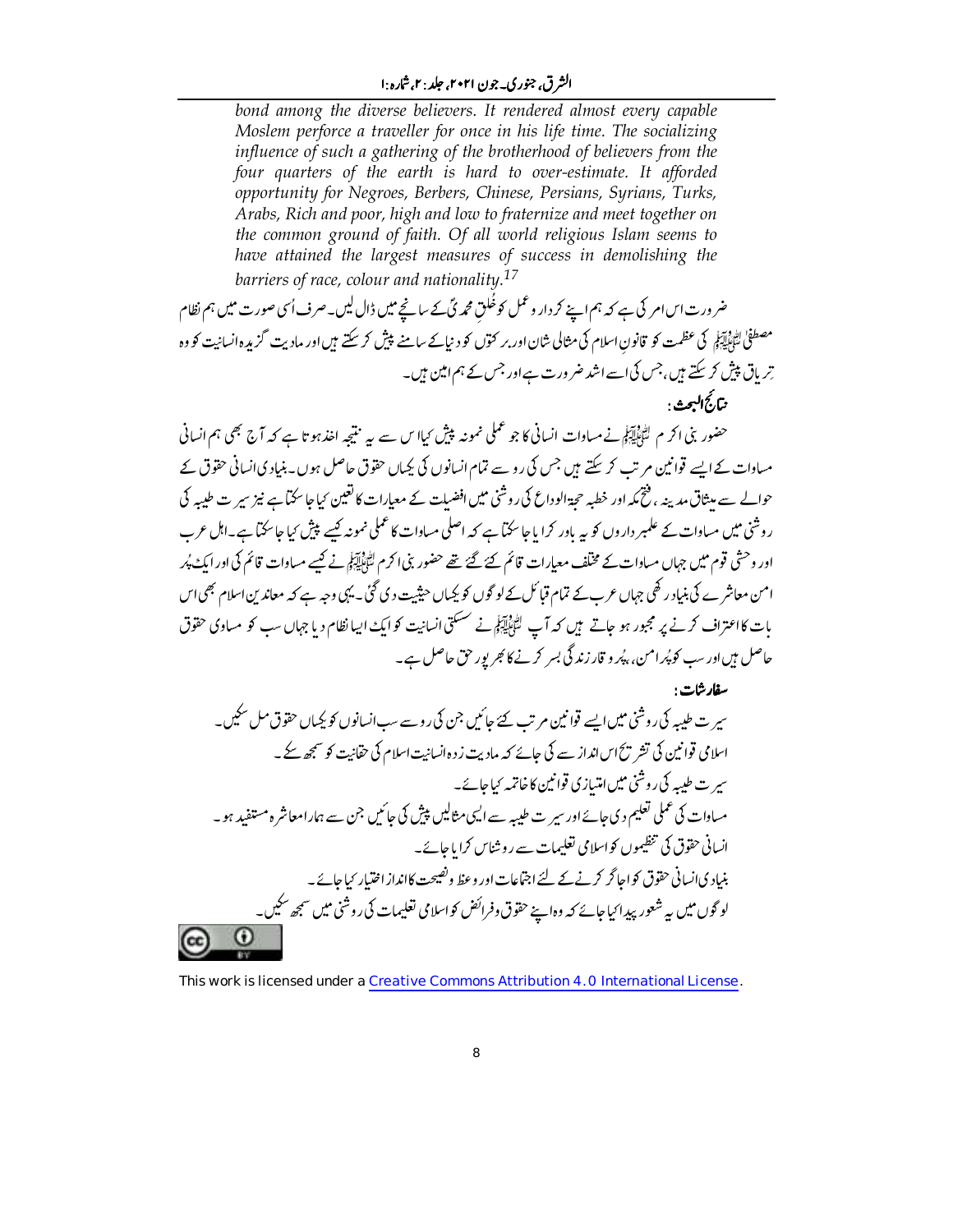#### حوالہ جات (References)

<sup>1</sup> A. S Hornby, Oxford Advanced Learner's Dictionary, Sixth edition, Oxford Universal Press, P:422

 $r_1$ سورة ص

Sūrah Sād, 27

Dr. Muḥammad Tahir ul Qadri, 'Irfān al Qur'ān, (Hyderabad: Maktabah Anwār al Mustafa), pp: 722, 723 <sup>4</sup> سورة الحجرات، ١٣

Sūrah al Ḥujarāt, 13

$$
\mathsf{APZ}_\epsilon \mathsf{APT} : (\mathcal{O}_\epsilon) \rtimes \mathsf{G} \cup \mathsf{C} \mathsf{C} \rightarrow \mathsf{C} \mathsf{C}
$$

Dr. Muḥammad Tahir ul Qadri, 'Irfān al Qur'ān, pp: 826, 827

م

Ahmad bin Hambal,  $Al$ Musnad, Hadīth 23489, Aalim  $u$ 1 # Kutoob,Beroot,1998,voll:5,pp:411,  $\cdot$   $\overline{A}$ 

Sālik, 'Alam al Dīn, Nuqūsh e Rasūl Number, (New Delhi: Dātā Book Depot), 9: 301

<sup>9</sup> الخطيب، محمه بن عبد الله، مقلوةالمصانيح، فريد بُك سال،أر دو بازار،لاہور، كتاب الحدود ، باب :الثفاعة فى الحدود، حديث نمبر : ۲۴۴ م Al Khaṭīb, Muḥammad bin 'Abdullah, Mishkāt al Maṣābīḥ, (Lahore: Farid Book Stall), Hadīth # 3447

Al Azharī, Justice Muḥammad Karam Shah, Maqālāt, (Azamgarh: Al Majma' al Mișbāḥī, 2005), p: 141

 $\mathsf{I}^\mathsf{w}\bullet:\mathsf{I}^\mathsf{q}$ ايضًا، ص

<sup>12</sup> ايضًا،ص: • ۱۴

Ibid., p: 140

Ibid., p: 140

Sālik, 'Alam al Dīn, Nuqūsh e Rasūl Number, 9: 304

Abu Dawood, Ashaass bin Suliman Als Sjistani, Sunan, Bab ult Tfakhur bil Ahsab,Tar,Abu Ammar Umer Farooq Saeedi, Maktba Dar us slam,1427 A,pp:827, hadith#5116,voll,